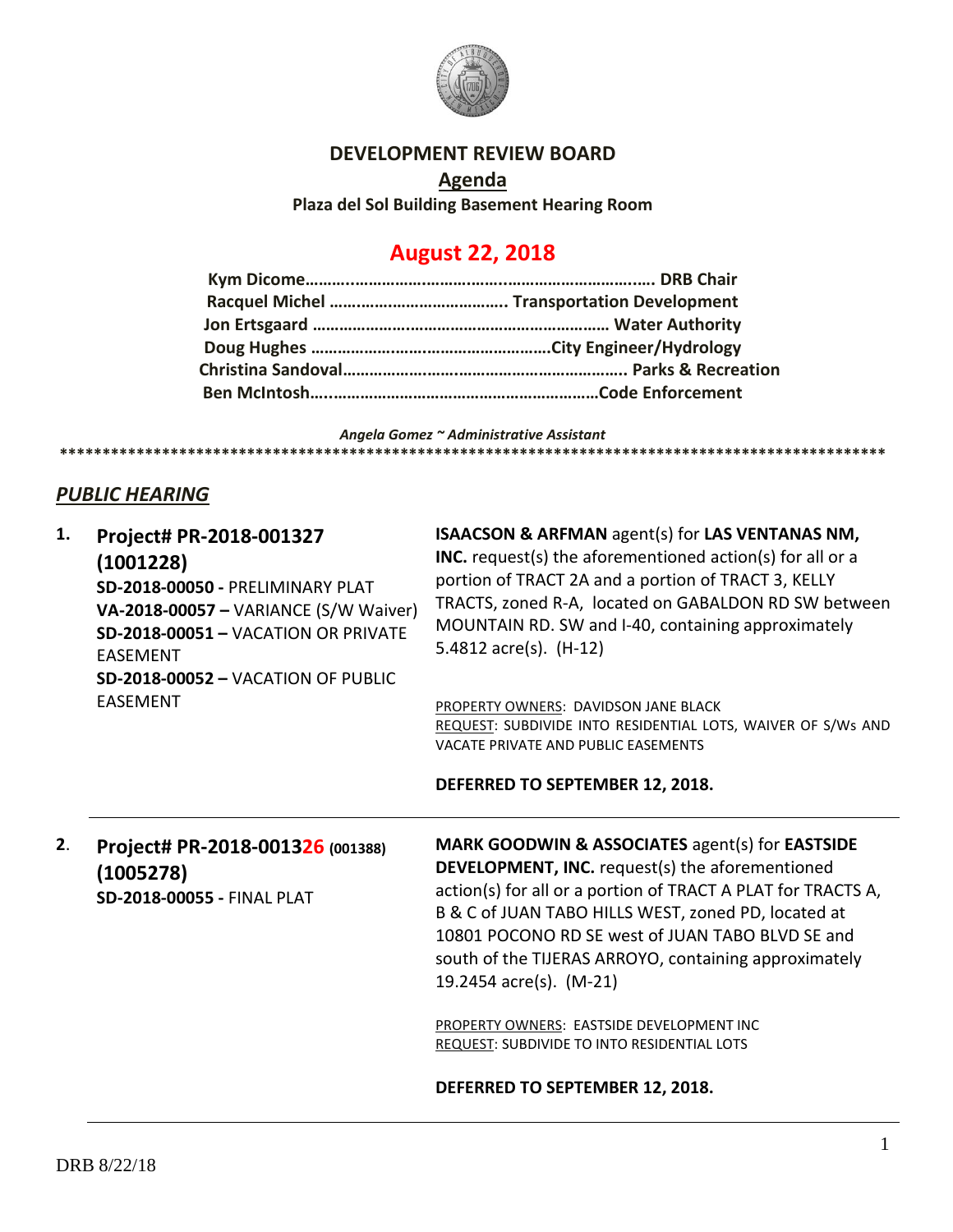**3. Project# PR-2018-001405 (1007489, 1007720) SI-2018-00092-** SITE PLAN

**DEKKER/PERICH/SABATINI** agent(s) for **CITY OF ALBUQUERQUE** request(s) the aforementioned action(s) for all or a portion of TRACT B-1, WEST ROUTE 66 ADDITION II, zoned MX-M, located west of UNSER BLVD NW and north of CENTRAL AVE NW, containing approximately 6.22 acre(s). (K-10)

PROPERTY OWNERS: CITY OF ALBUQUERQUE REQUEST: DRB SITE PLAN

#### **DEFERRED TO AUGUST 29, 2018.**

**4. Project# PR-2018-001395 VA-2018-00080 -** VARIANCE **SD-2018-00046** – PRELIMINARY/FINAL **PLAT** 

**DUFF WESTBOOK** request(s) the aforementioned action(s) for all or a portion of LOT 1, LANDS OF LIPMAN-TRAVER, BEING A REPLAT OF TRACTS 63-B AND 65, TRACTS 67-B AND 67-A-2, 67-C-2 AND 67-D AS SHOWN ON MIDDLE RIO GRANDE CONSERVANCY DISTRICT MAP NO. 31, zoned R-A, located on GRIEGOS ROAD NW between GUADALUPE TRAIL NW and SAN YSIDRO ST NW, containing approximately 0.6002 acre(s). (F-13)

PROPERTY OWNERS: WESTBROOK DUFF & COLBERT CECILY REQUEST: VARIANCE TO DPM STANDARDS

**DEFERRED TO AUGUST 29, 2018.**

**5. Project# PR-2018-001333 (1010979) SI-2018-00069**- SITE PLAN

**CONSENSUS PLANNING** agent for **CEDAR INVESTORS LLC**

c/o TITAN DEVELOPMENT requests the following action for all or a portion of TRACT 1 PLAT of the HIGHLANDS (BLOCKS 3, 4, 5, 6, & 21 BROWNWELL & LAIL'S HIGHLAND ADDITION), zoned R-MH, located on COPPER AVE NE between MULBERRY ST. NE and CEDAR ST. NE, containing approximately 2.39 acre(s). (K-15-Z) *[deferred from 8/8/18]*

**PROPERTY OWNERS**: CEDAR INVESTORS LLC c/o ARGUS DEVELOPMENT COMPANY **REQUEST**: SITE PLAN FOR MULTIFAMILY DEVELOPMENT

**WITH AN APPROVED GRADING AND DRAINAGE PLAN ENGINEER STAMP DATED AUGUST 10TH, 2018 THE SITE PLAN WAS APPROVED WITH FINAL SIGN-OFF DELEGATED TO THE WATER AUTHORITY AND TO PLANNING.**